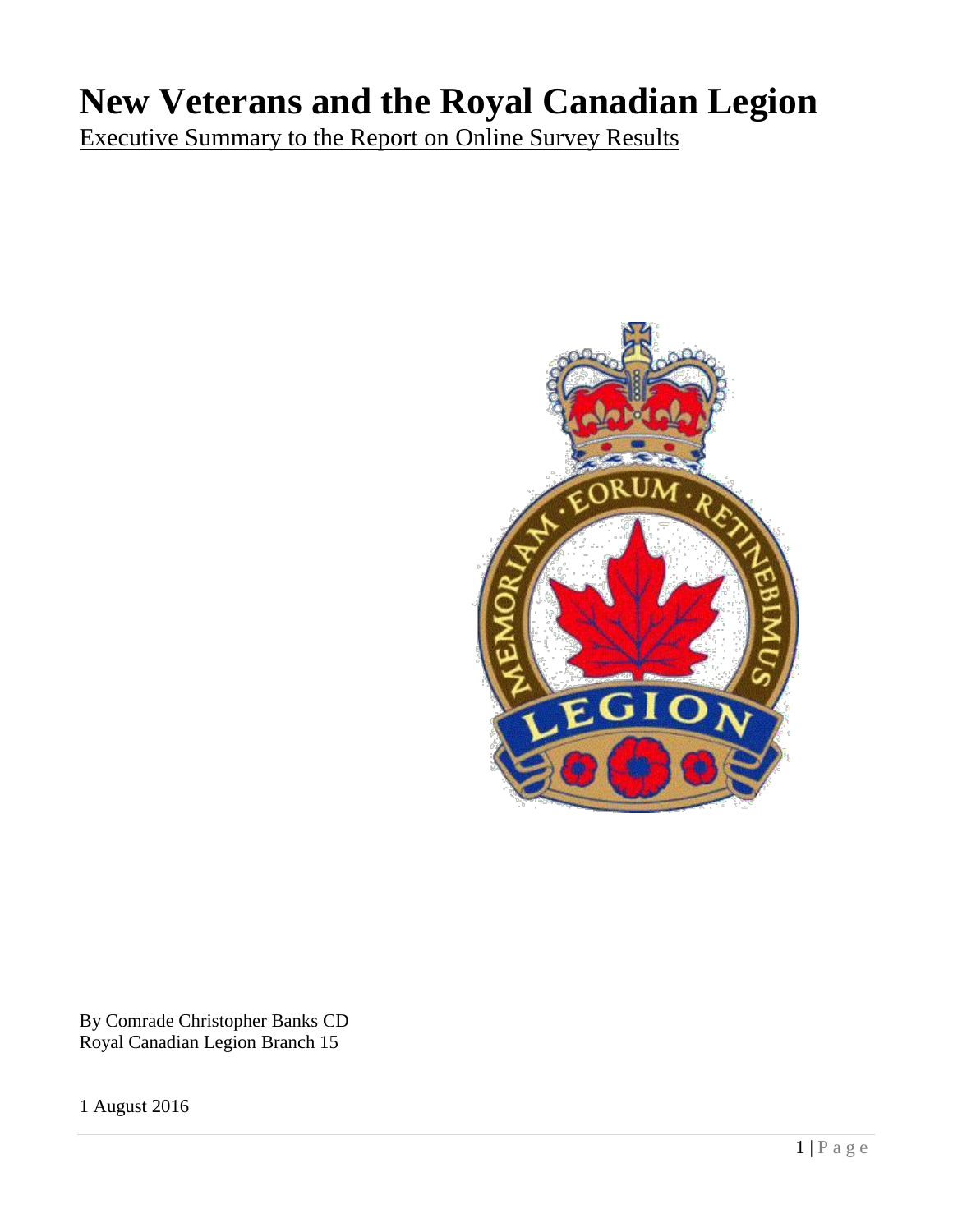## **Executive Summary**

The Executive Summary may be used as a separate document but should not be considered to be as detailed as the full report with the raw data. The full report is available online at [RCLBR15.com](http://www.rclbr15.com/)

### **Objective**

In May of 2016, after witnessing the issues with recruiting and retention with the Royal Canadian Legion, the Executive Committee of Branch 15 set up an online survey to find out why Veterans are not joining the Legion in the hopes of attracting more Veterans to the Branch. The Survey went online on June  $8<sup>th</sup>$ 2016 and ran until July 10<sup>th</sup> 2016. In that time, the survey reached over 18,000 people, was shared on Facebook 259 times and recorded 1606 individual responses. The scope of the survey was far exceeded and the scope of the report grew in response to the overwhelming response the survey received. Vocal critics of the Legion mentioned Branch 15 as being a lone progressive Branch and encouraged fellow Veterans to fill out the survey.

*"I don't know if in the end this will make any difference at all but at least someone is finally asking for our input. I would recommend any of my friends who have served or are still serving take a minute and fill this survey out. Be brutally honest when you do and we'll see what happens."*

*Brad Hart on Facebook*

#### **The Survey**

The following questions were asked:

- Are you still serving or a Veteran?
- What branch(es) did you serve in?
- Are you a recipient of VAC benefits or pension?
- How old are you?
- **What province/territory do you live in?**
- What city do you live in?
- Are you a member of the Legion?
- *The following questions were only available to people who answered No to the above question:*
	- o Why haven't you joined?
	- o What changes could the Legion make to convince you or other Veterans to join?
- Which Veterans organization do you feel is best suited to advocate on behalf of Veterans with the Government?
	- o Why?
- **Which Veterans organization do you feel is best suited to care for Veterans?** 
	- o Why?
- Which Veterans organization do you feel is best suited to help Veterans with their VAC claim(s)? o Why?
- What changes do you think the Legion should embrace?
- Do you have any final comments you'd like to offer?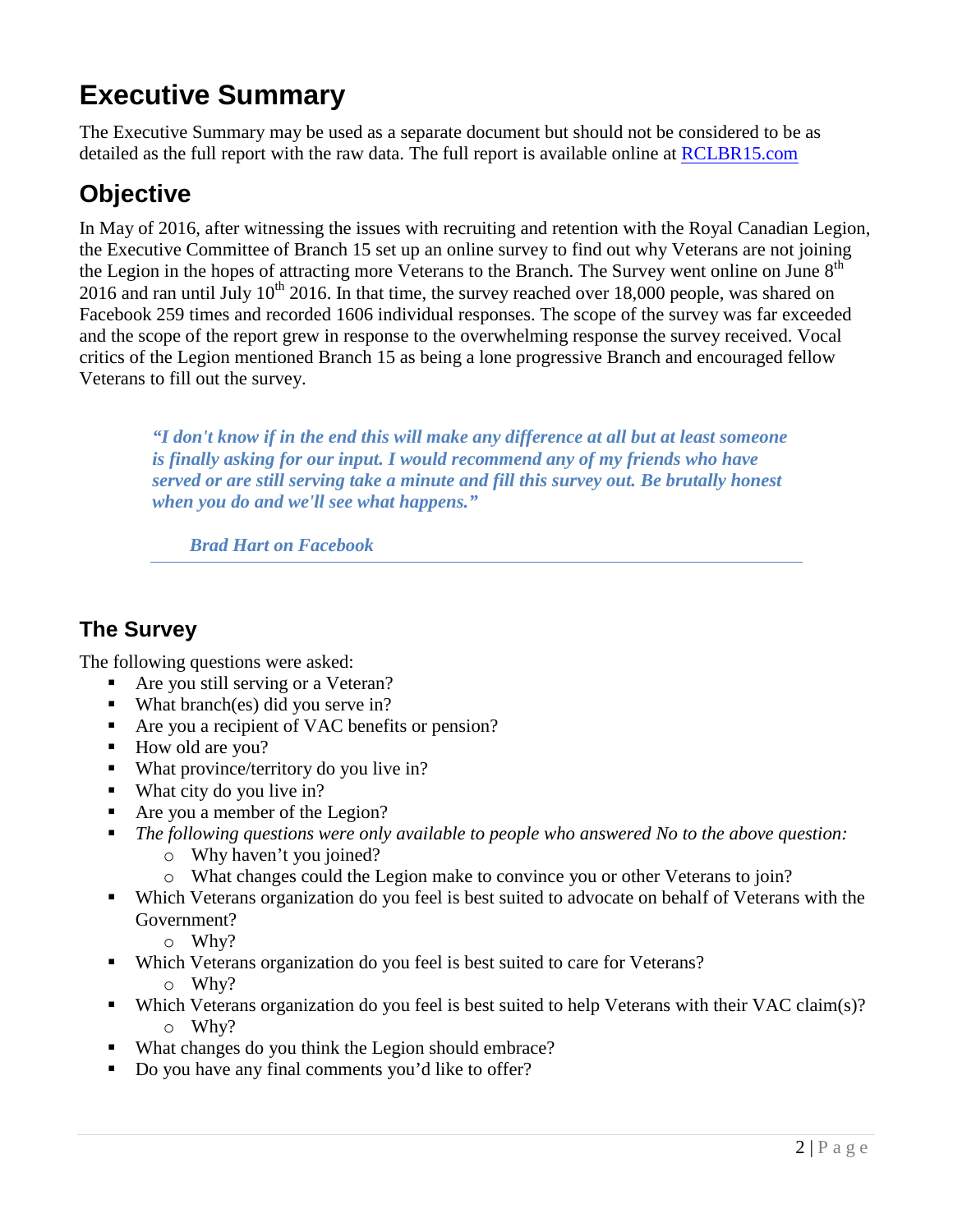### **The Results**

#### **Demographics**



\*more demographic data is available in the full report

#### **Why haven't you joined?**

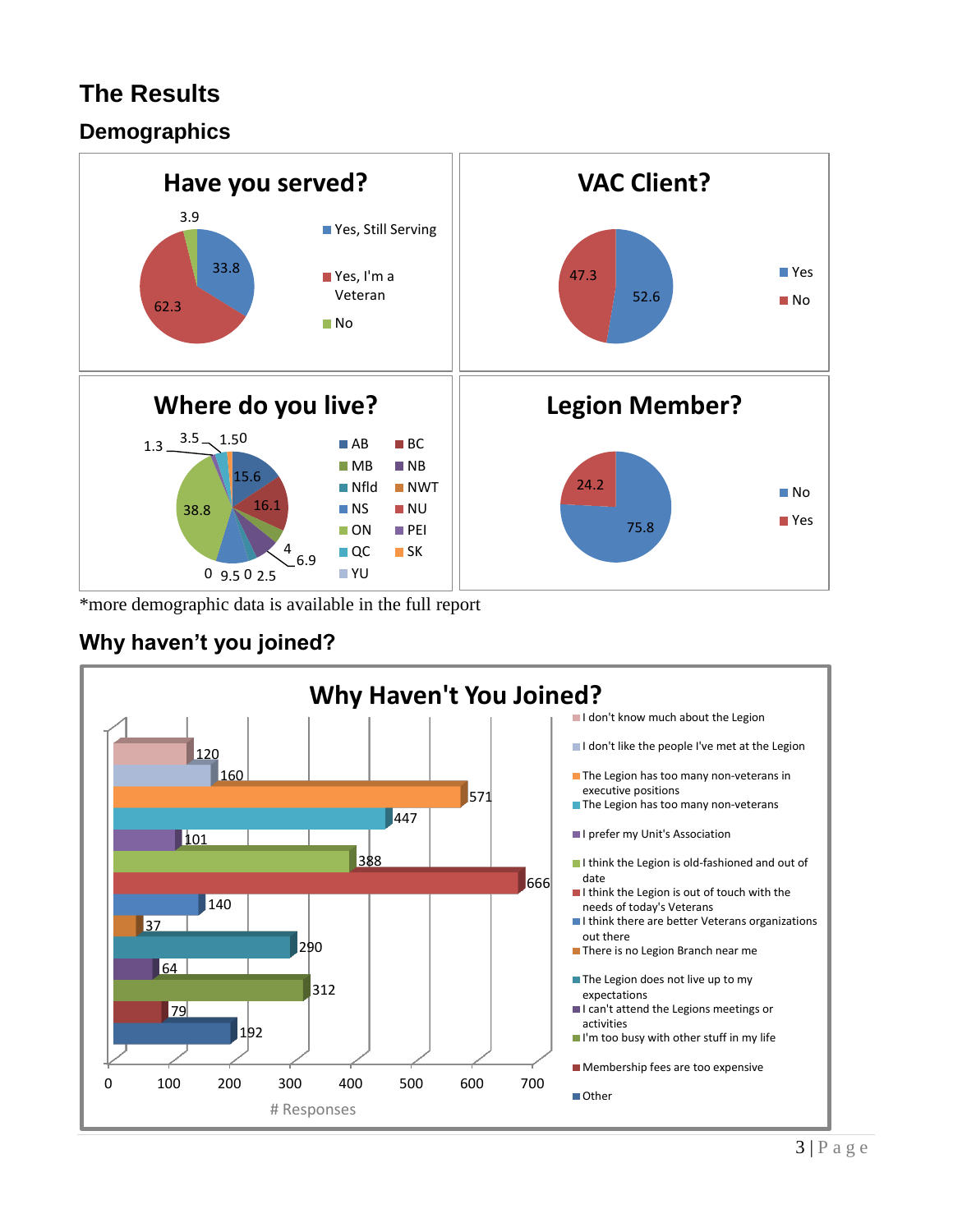#### **Which Veterans organization do you feel is best?**







\*more data is available in the full report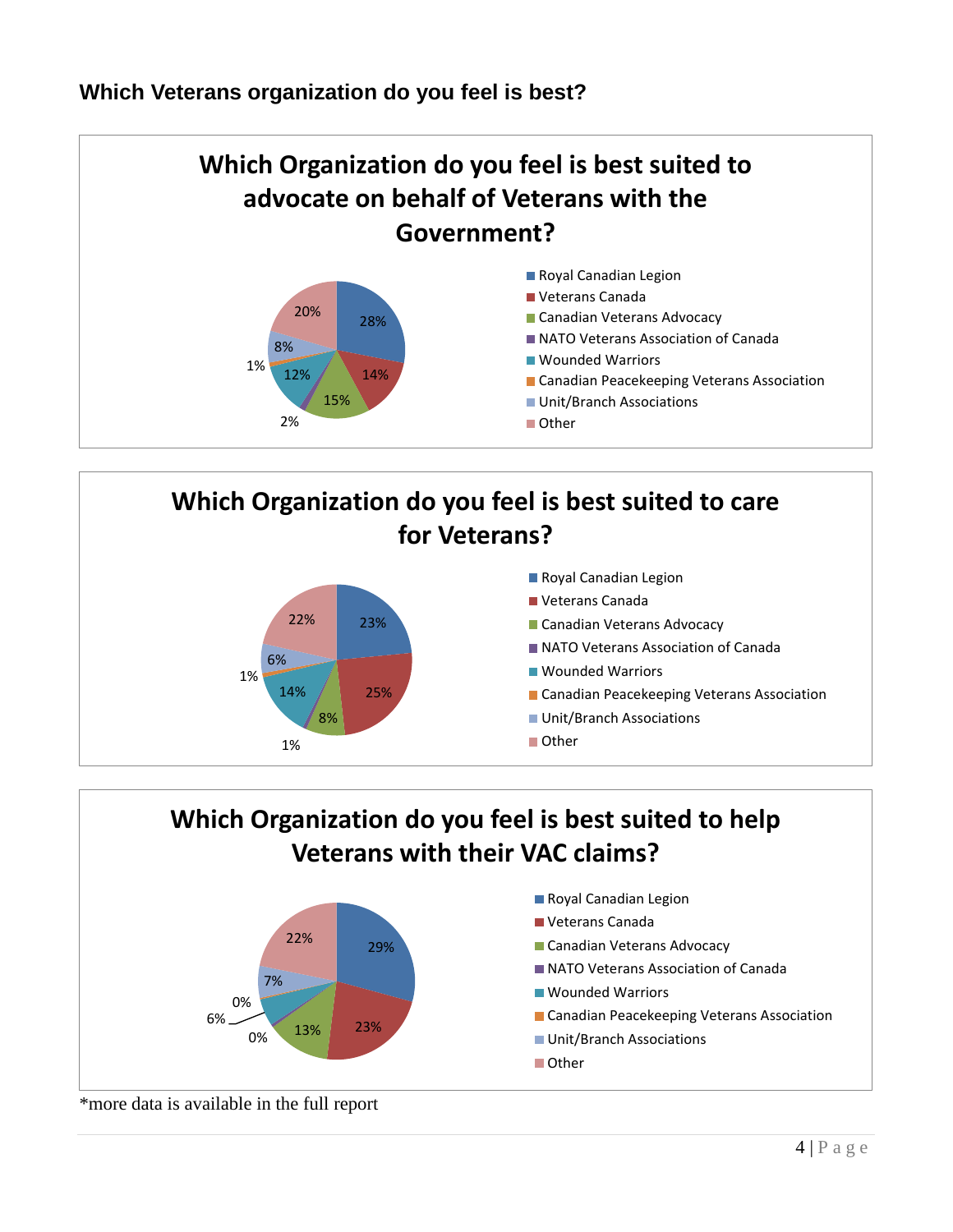#### **Stand Out Comments**

*I didn't feel welcomed whenever I attended Remembrance Day Ceremonies.* 

*Used to be a member, but when I required help from the legion was left high and dry. Will never go back* 

*It has turned into a rotary club for individuals who like to wear jackets with doodads* 

*I was told that they did not need my kind in the legion referring to Afghanistan vets by a member of the legion that never served* 

*I was in need a couple times and went to the legion and i was turned away* 

*Everyone there always seems way older than me and I'm not interested in "hanging out" with them* 

*I was told I'm not a real veteran and I'm not welcome. I served 3 tours in the Balkans. And 2 in Afghanistan while in the army.* 

*I don't feel in as a French Canadian* 

*Stop calling us new veterans. We are veterans period, full stop. Start supporting the push to make disability awards equal to and the same as those prior to 2006* 

*Get rid of the separate women's league. Regardless of whether or not I am a veteran, I would be perceived as being a spouse.* 

*Send legion members to military units, regular force and reserve, and educate those you wish to join. I do not feel compelled to be a member.* 

*I was I'm uniform on Remembrance Day and was denied entry by non-veterans was told it was for veterans only, despite wearing an afghan campaign star.* 

*I served 28 years regular and 12 years reserves and was never in conflict but at the legion here in Springhill on one Nov 11 went to legion after parade and the president a non-member was passing out tickets for a drink looked at me and said you're not a vet . My brother was a legion member for over 20 years but went to Amherst NS because he was treasurer at the time and started to look into the paper work at the legion and when he was finished he could not account for \$40,000 he passed the info to the president and nothing was done. There was a couple of brake in's no was charged and no one was caught it was an inside job* 

*I have young kids, so nothing short of making it kid friendly would entice me to join.* 

*I will not join the legion unless the national council's books become public*

*This is a dead organization. Let it die.*

*Joined you once and got nothing but sneered at by the branch, was one of 5 vets there, one died and they didn't even send an escort for him, never again*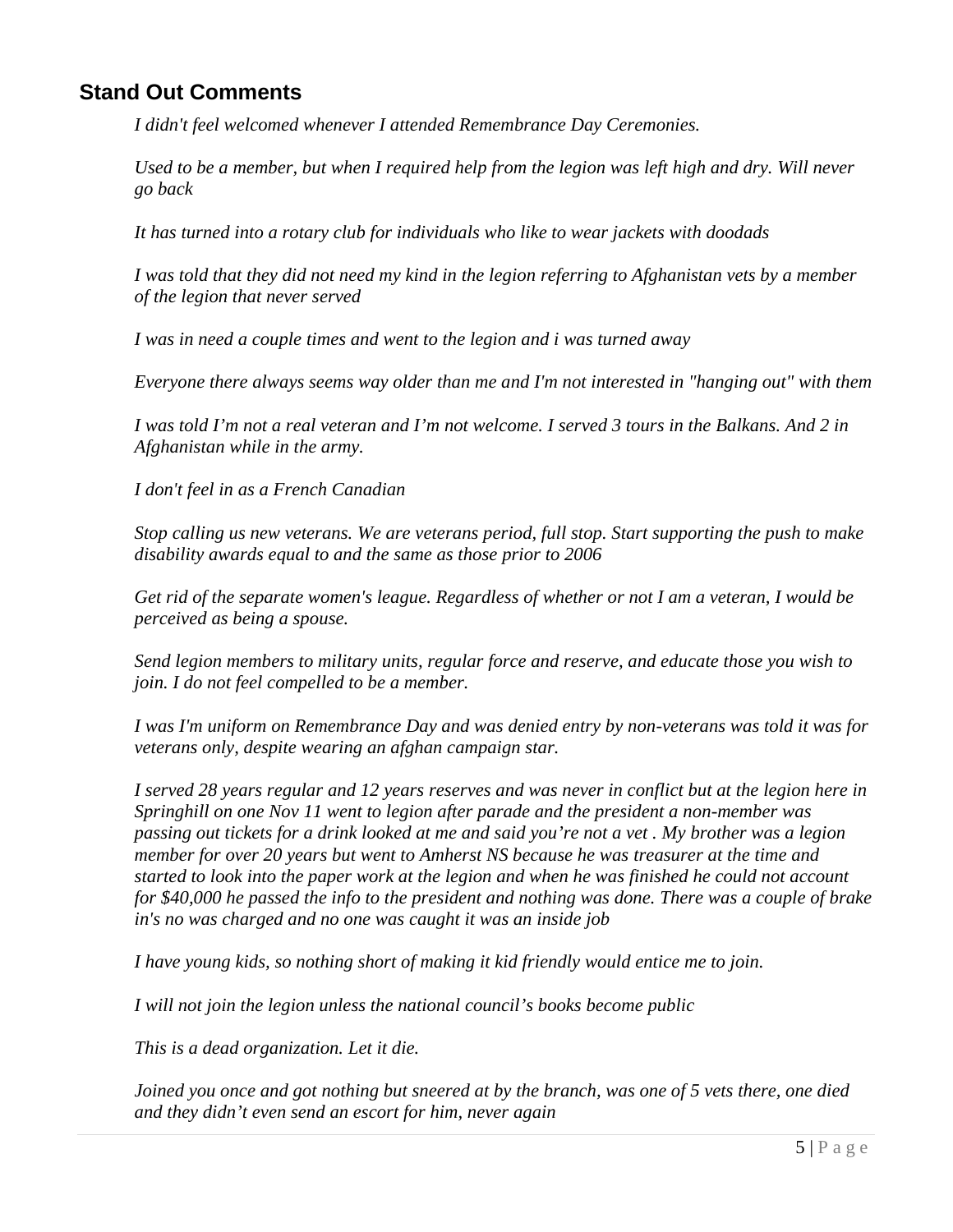### **Recommendations**

#### **To Branch 15**

- Wi-Fi service for the Branch during open hours.
- Host paid sporting events such as UFC and provide admission to serving soldiers, Veterans and Branch members.
- Host sporting events such as NHL playoff games, MLS games and the Olympics.
- **More interaction with the Lorne Scots at their events.**
- Give membership paperwork packages to the Lorne Scots Release Clerk to give to members who are releasing from the CAF.
- Liaise with the Lorne Scots Association to work jointly towards supporting events and members
- Advertise the assistance of the Branch Service Officer at the Mississauga VAC office.
- Invite a VAC file manager to conduct monthly visits to the Branch to answer questions from local Veterans.
- **IMPROVE THE INTERNAL EXECUTE:** Improve the internal communications mechanism for promoting Branch events and sharing Branch news.
- Host an annual summer BBQ for serving members, Veterans and their families.

#### **To Other Branches**

In the survey comment responders left comments and issues referring to specific Branches, these suggestions are provided in the spirit of cooperation in the hopes that other Branches can benefit from this survey. More information on suggestions and the comment is available in the full report.

- To Branch 164 in Lac du Bonnet, MB
	- o Reinstate Joan Beznoski
- To Branch 41 in St. Thomas, ON
	- o Be proactive about offering help
	- o Hang a white board near the entrance with information about the current Service Officer for the Branch
- Branch 54 in Sooke, B.C.
	- $\circ$  Commence a Branch level inquiry into the below comment left by a responder:
	- o "I was going to join the legion in Sooke BC, but I decided against it when I was challenged for being in the legion while in uniform on remembrance day"
- Branch 62 in Sarnia, ON
	- o Set up an internal mechanism for reporting issues within the Branch
- **Branch 164 in Yellowknife, NWT** 
	- o Be proactive about recruiting Veterans
- A Branch in Sydney, NS
	- $\circ$  Commence a Branch level inquiry into the below comment left by a responder:
	- o "I didn't feel welcomed whenever I attended Remembrance Day Ceremonies"
- A Branch in North Bay, ON
	- o Commence a Branch level inquiry into the below comment left by a responder:
	- o "My membership has expired and I have inquired about getting involved, requested to have someone from the executive to contact me but was never contacted after several requests."
- A Branch in Toronto, ON
	- o Commence a Branch level inquiry into the below comment left by a responder:
	- o "I was a member for 15 years and after I witnessed the way they did nothing for my fathers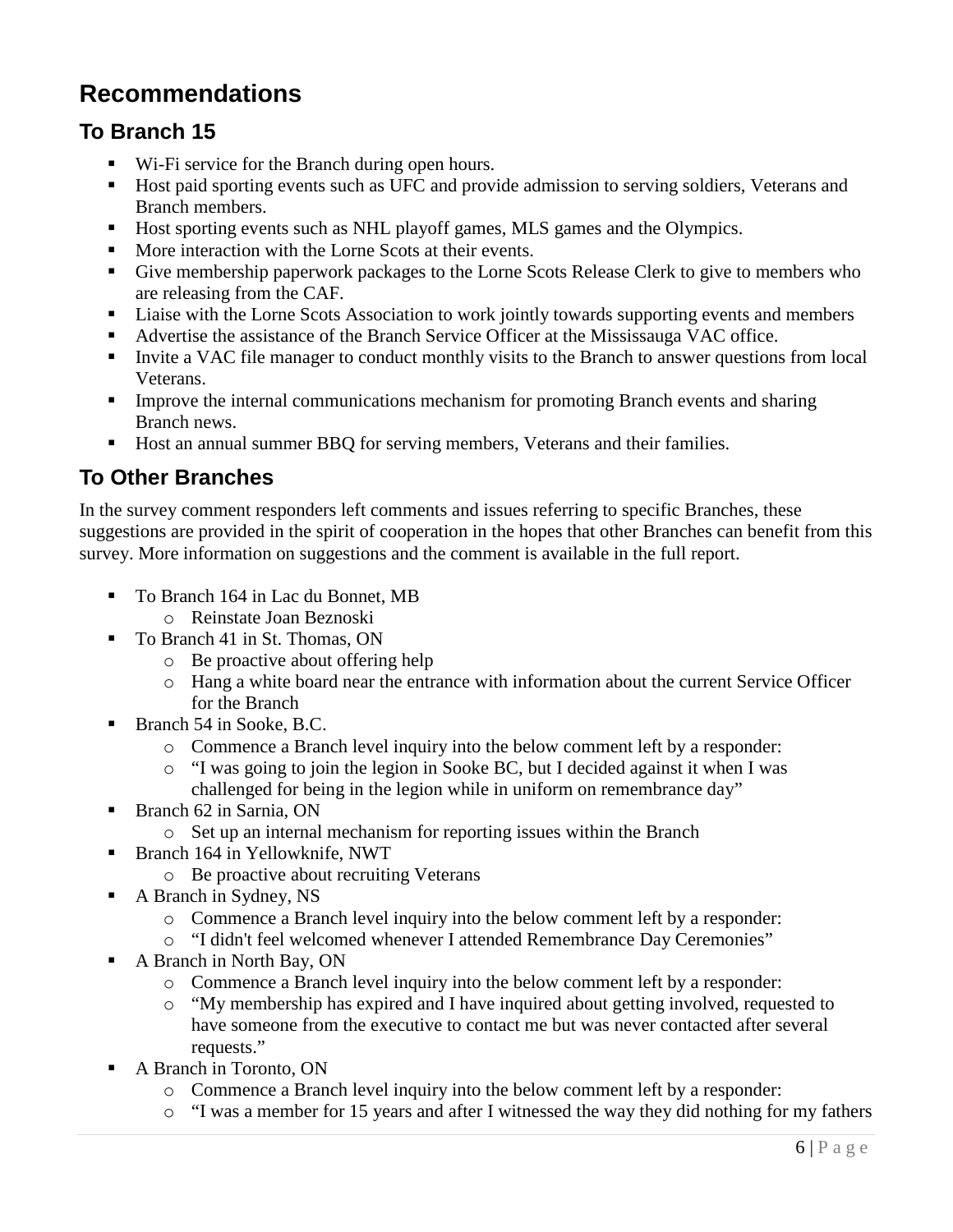passing (who was also a 27year veteran in the same legion as I) and the branch did nothing. I had to demand that his name be placed on the "Fallen Comrades" wall several times. I quit shortly after. 15 years of waste."

- A Branch in Edmonton, AB
	- $\circ$  Commence a Branch level inquiry into the below comment left by a responder:
	- o "I was [in] uniform on Remembrance Day and was denied entry by non veterans was told it was for veterans only, despite wearing an afghan campaign star."
- Branch 17 in Springhill, NS
	- o Commence a Branch level inquiry into the below comment fragment left by a responder:
	- o "…My brother was a legion member for over 20 years but went to Amherst NS because he was [treasurer] at the time and started to look into the paper work at the legion and when he was finished he could not account for \$40,000 he passed the info to the president and nothing was done. [There] was a couple of brake in's no was charged and no one was [caught] it was [an] inside job".

#### **To Dominion Command**

- At the national or provincial level, create a position to assist Branches, as well as Zones and Districts, learn how to set up and maintain Facebook Pages and Web Pages.
- The cost of membership fees was brought up by responders and the 2016 Convention brought a series of fee increases over the next two years; to assist members in paying their dues liaise with the Government to make Legion Dues tax deductible.
- The Legion can further help serving member afford membership if the Legion would subsidize dues for serving members. This must be done at the Dominion level as the Branches could not absorb that loss.
- Eliminate all reference to and use of the term New Veteran. As was brought up in a responders comment, it promotes segregation. A Veteran is a Veteran is a Veteran.
- Article IV para 417 of the By-Laws gives the Dominion President the power to overrule a directive made at a Dominion Convention therefore the President should reverse the decision made at the 2016 Convention and give Legion members the authority to wear their hard earned Specialist Badges with pride on their Legion uniforms.
- Eliminate the Legion medals as they do not fit in the Canadian Honours System. Awards that are not medals should still be awarded and truly exemplary service to the Legion can be rewarded with a nomination for medals such as the Sovereigns Medal for Volunteer Service.
- The Legion should use its Advocacy arm for decorations that would mean something to the Veteran community, such as the Combat Action Decoration that is often discussed by Afghanistan Veterans.
- Amalgamate the Ladies Auxiliary fully into the Legion at the Branch level. The Ladies Auxiliary promotes segregation in the Branches and as the Canadian Armed Forces has done away with the Canadian Women's Army Corps the Legion should do away with the Ladies Auxiliary.
- The Legion has received a lot of negative press lately, and unfortunately some of that press points to legitimate concerns by the Legion membership. Concerns such as Privacy breaches between the Legion and Veterans Affairs Canada, aggressive copyright dominance of the Poppy, and undisclosed financial records such as the salary and benefits of Dominion Command. These issues are causing a good deal of concern from the members and critics of the Legion and must be address fully to earn back the trust of the membership.
- The New Veterans Charter is a harmful piece of legislation. It was wrong when it was drafted, it was wrong when the Legion supported it, it was wrong when it was brought into power and it is wrong now. The Legion is a Veterans organization and should not support a legislative action that